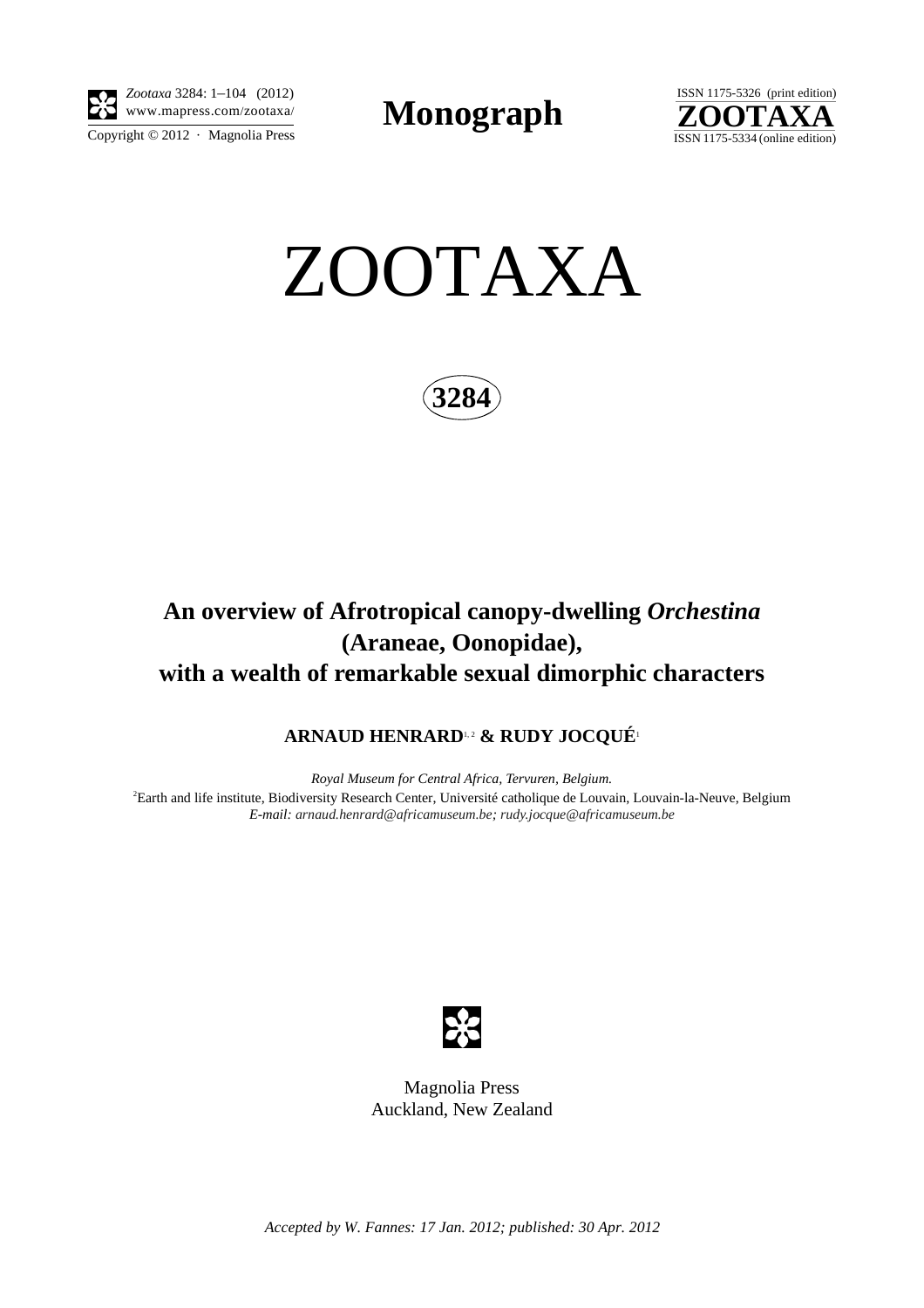## ARNAUD HENRARD & RUDY JOCQUÉ

**An overview of Afrotropical canopy-dwelling** *Orchestina* **(Araneae, Oonopidae), with a wealth of remarkable sexual dimorphic characters** (*Zootaxa* 3284)

104 pp.; 30 cm. 30 April 2012 ISBN 978-1-86977-911-5 (paperback) ISBN 978-1-86977-912-2 (Online edition)

FIRST PUBLISHED IN 2012 BY Magnolia Press P.O. Box 41-383 Auckland 1346 New Zealand e-mail: zootaxa@mapress.com http://www.mapress.com/zootaxa/

© 2012 Magnolia Press

All rights reserved.

No part of this publication may be reproduced, stored, transmitted or disseminated, in any form, or by any means, without prior written permission from the publisher, to whom all requests to reproduce copyright material should be directed in writing.

This authorization does not extend to any other kind of copying, by any means, in any form, and for any purpose other than private research use.

ISSN 1175-5326 (Print edition) ISSN 1175-5334 (Online edition)